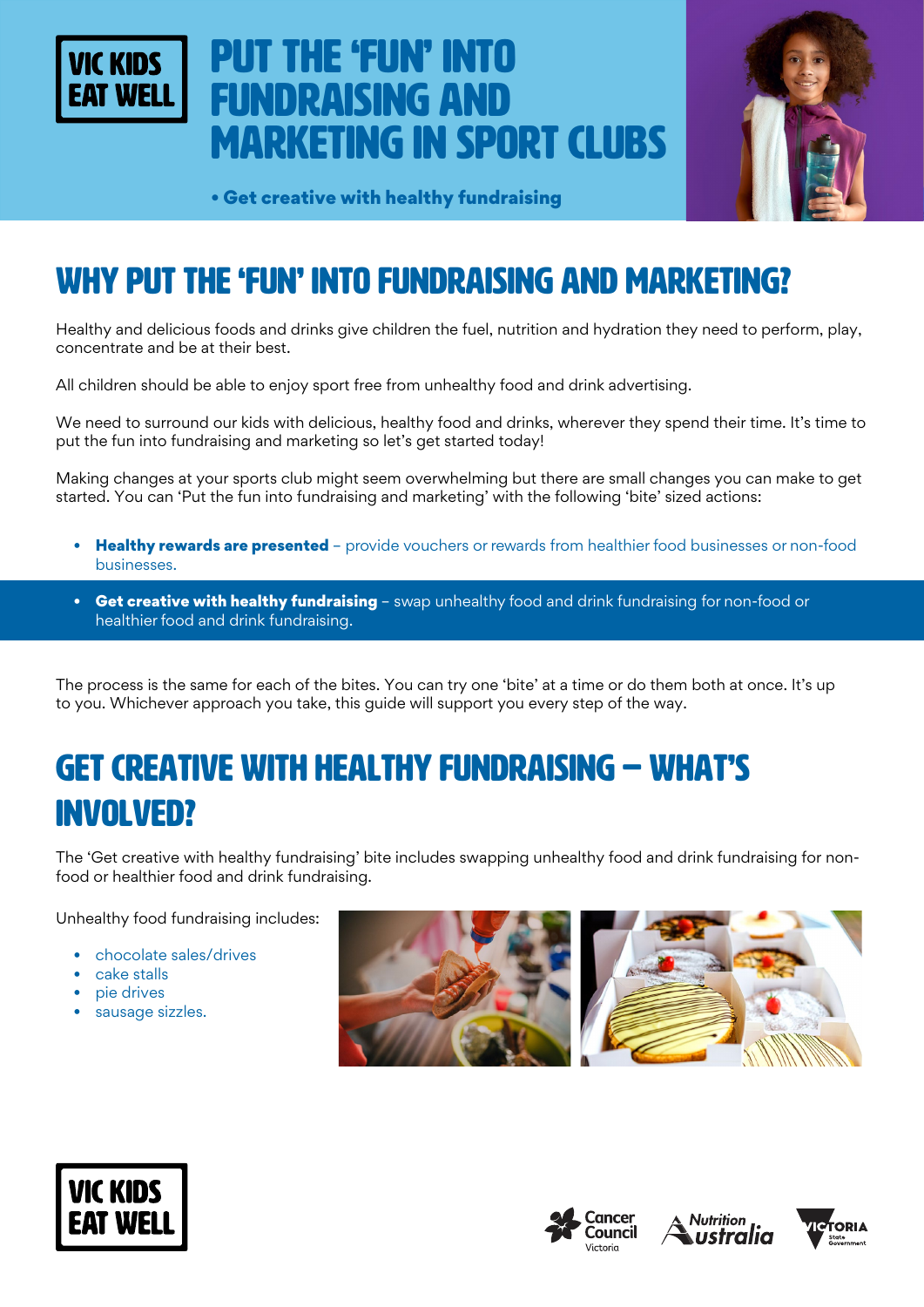Note: unhealthy food and drinks refers to confectionary, sugary drinks, fried foods, pastries, baked goods or snack food items that are high in added fat, salt and/or sugar. For example, packaged chips, lollies, meat pies, chocolate or soft drink.

Healthy food fundraising includes:

- healthy barbecues
- local fruit and/or vegetable boxes
- seasonal fruit or vegetable drives, such as a December mango fundraiser
- savoury snack packs, such as dried fruit, nuts and trail mixes.

There are also plenty of creative non-food fundraisers including:

- raffles or auctions using donated goods and services from local businesses
- movie nights
- trivia nights
- car washes
- product drives, such as sunscreen, plants, socks, seeds, etc.





#### To get creative with healthy fundraising, follow our three simple steps:



Identify where there might be opportunities to swap some of the unhealthy fundraising activities.

Speak to your club committee and/or volunteers responsible for fundraising and make a note of how many foodbased fundraising activities they're planning, and then note if they include unhealthy foods and/or drinks.







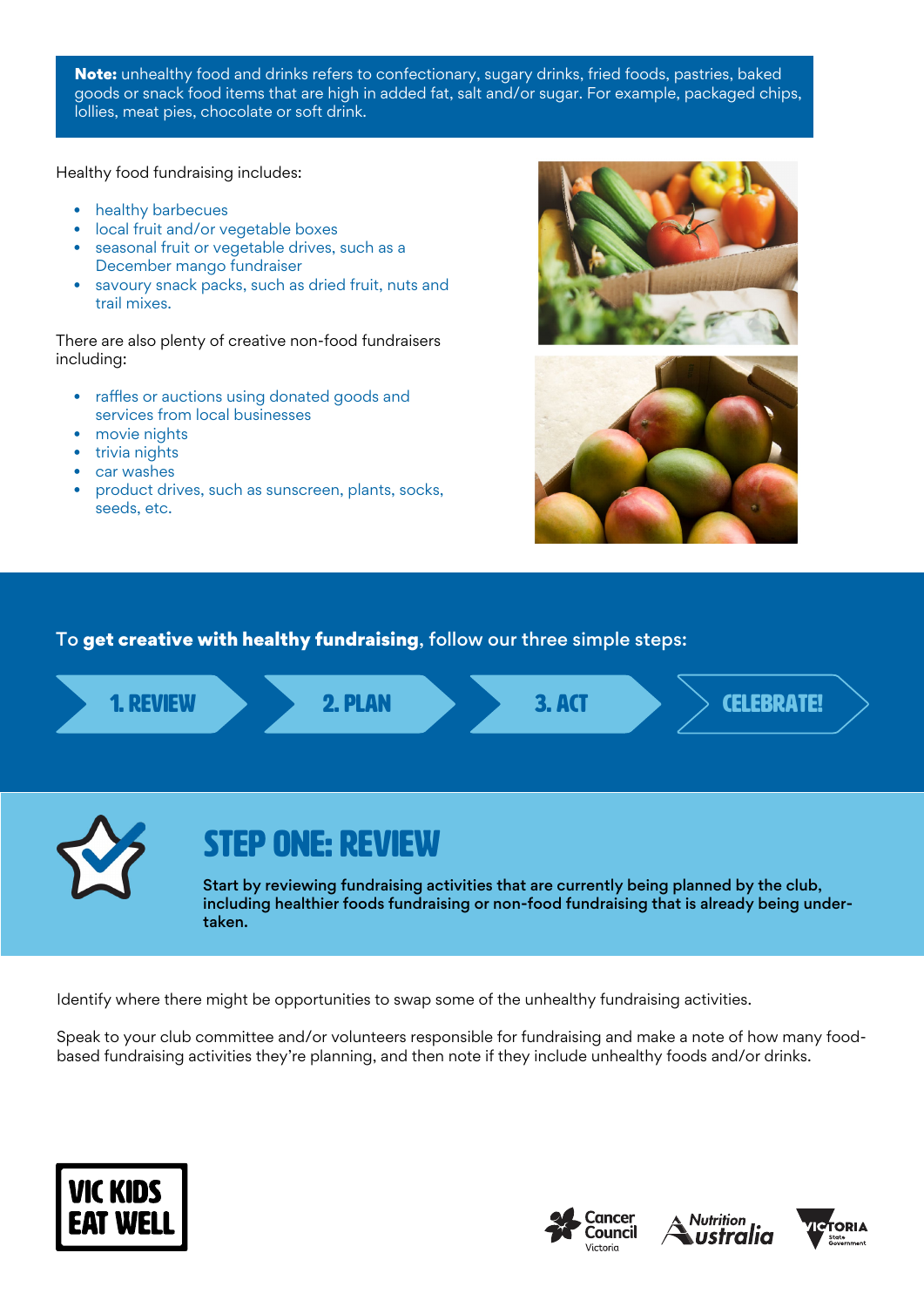

## STEP TWO: PLAN

Now you know what you have, decide how you will make your changes.

#### What new healthier fundraising activities will you be able to swap in instead of unhealthy food fundraising?

Identify companies or local businesses you could source donated goods for healthier or non-food fundraising from. They could be:

- a local fruit and veg grocer or food business
- a local business that could supply products for raffles, auctions or product drives (e.g. a local nursery for a plant/seed drive).

Once you know where the club could source healthier fundraising from, contact them to discuss and determine healthier fundraising opportunities they can access. The club could consider entering a sponsorship arrangement with a local supplier or business to facilitate this.



Also consider approaching the parents of kids involved in the club who might be employed by these local businesses to gain their support. Parents may also be willing to volunteer their time to assist with activities such as trivia nights and car washes.



## STEP THREE: ACT

Now you've done all the groundwork, it's time to put it into action.

Speak to your club committee and/or volunteers responsible for fundraising to discuss your new ideas for the facility and make plans for healthier fundraising and sponsorship.

### Supporting success

Have coaches and team managers talk to players and families about the importance of healthy eating for overall health as well as performance.

### rEsources referenced in this guide:

[Events, functions and fundraising activities – Sports Community](https://sportscommunity.com.au/fundraising-category/events-functions-and-fundraising-activities/)